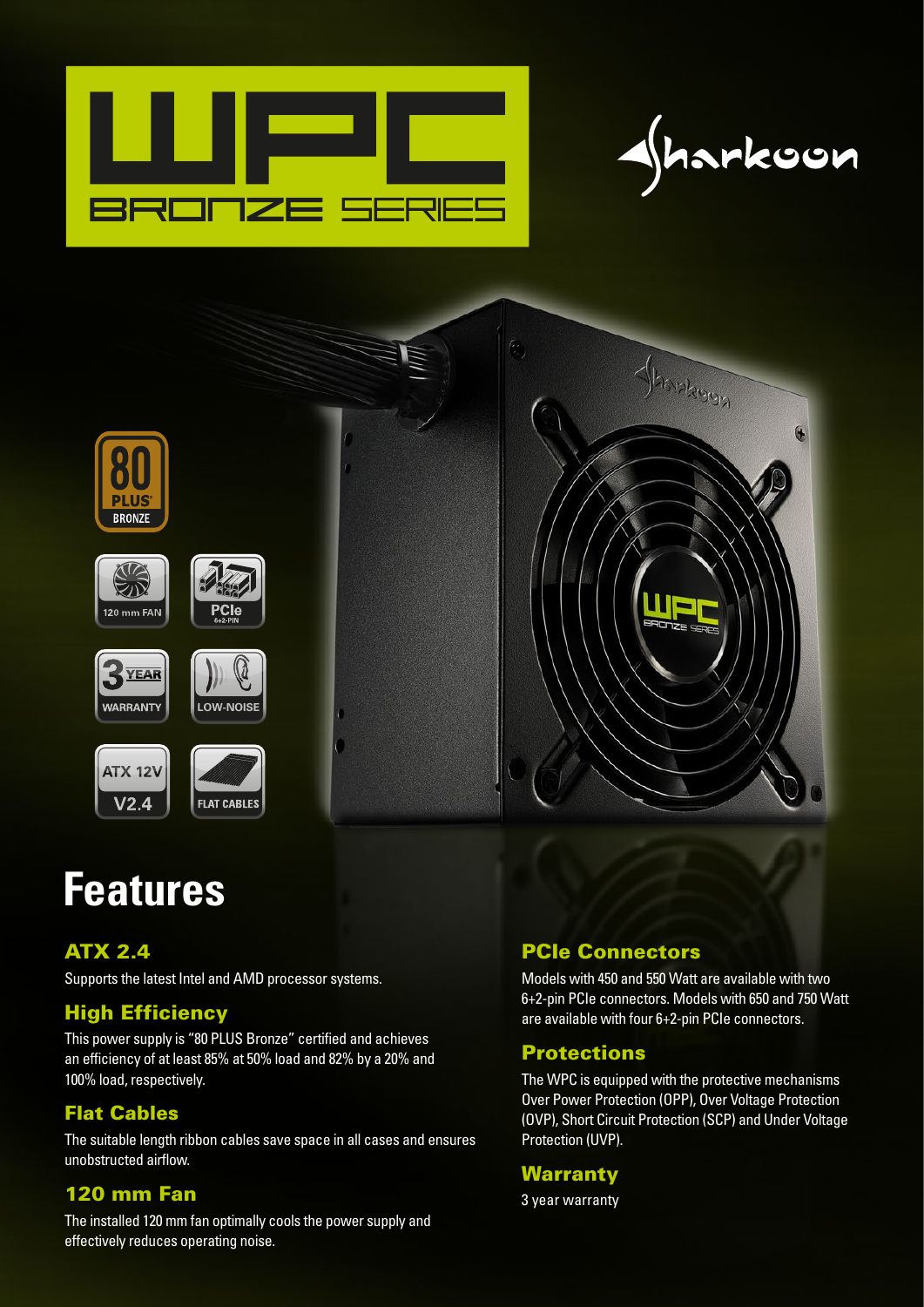# **Connection Options and Cable Diagram**

#### 450 and 550 Watt Models



1x 20+4-Pin Mainboard Connector



```
1x 4+4-Pin 
CPU Connector
```




5x SATA **Connectors** 

2x 6+2-Pin PCIe Connectors







1x Floppy Connector



OF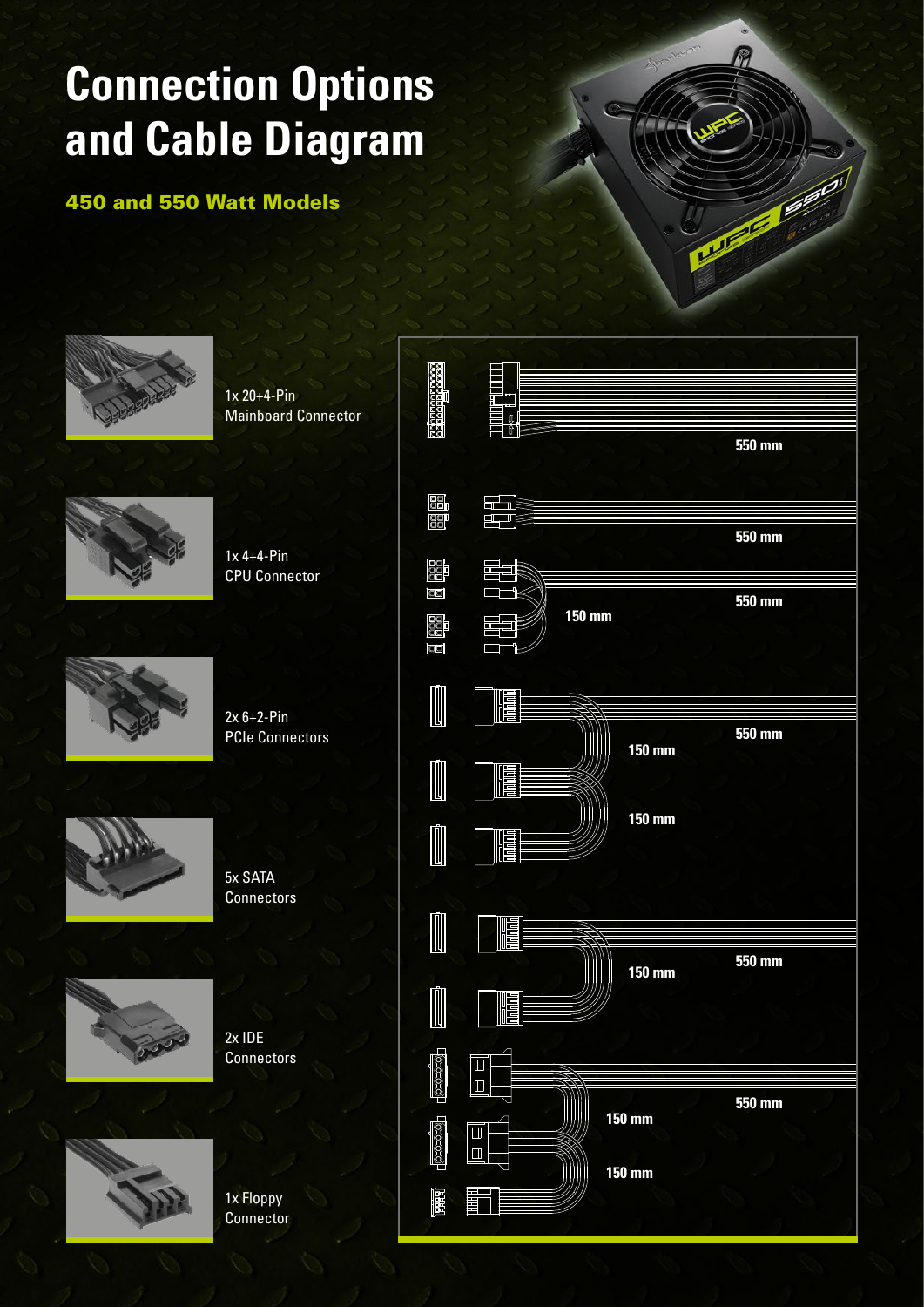# **Connection Options and Cable Diagram**

#### 650 and 750 Watt Models



1x 20+4-Pin Mainboard Connector



1x 4+4-Pin CPU Connector





6x SATA **Connectors** 

4x 6+2-Pin PCIe Connectors



2x IDE **Connectors** 



1x Floppy **Connector** 



**COLLEGE**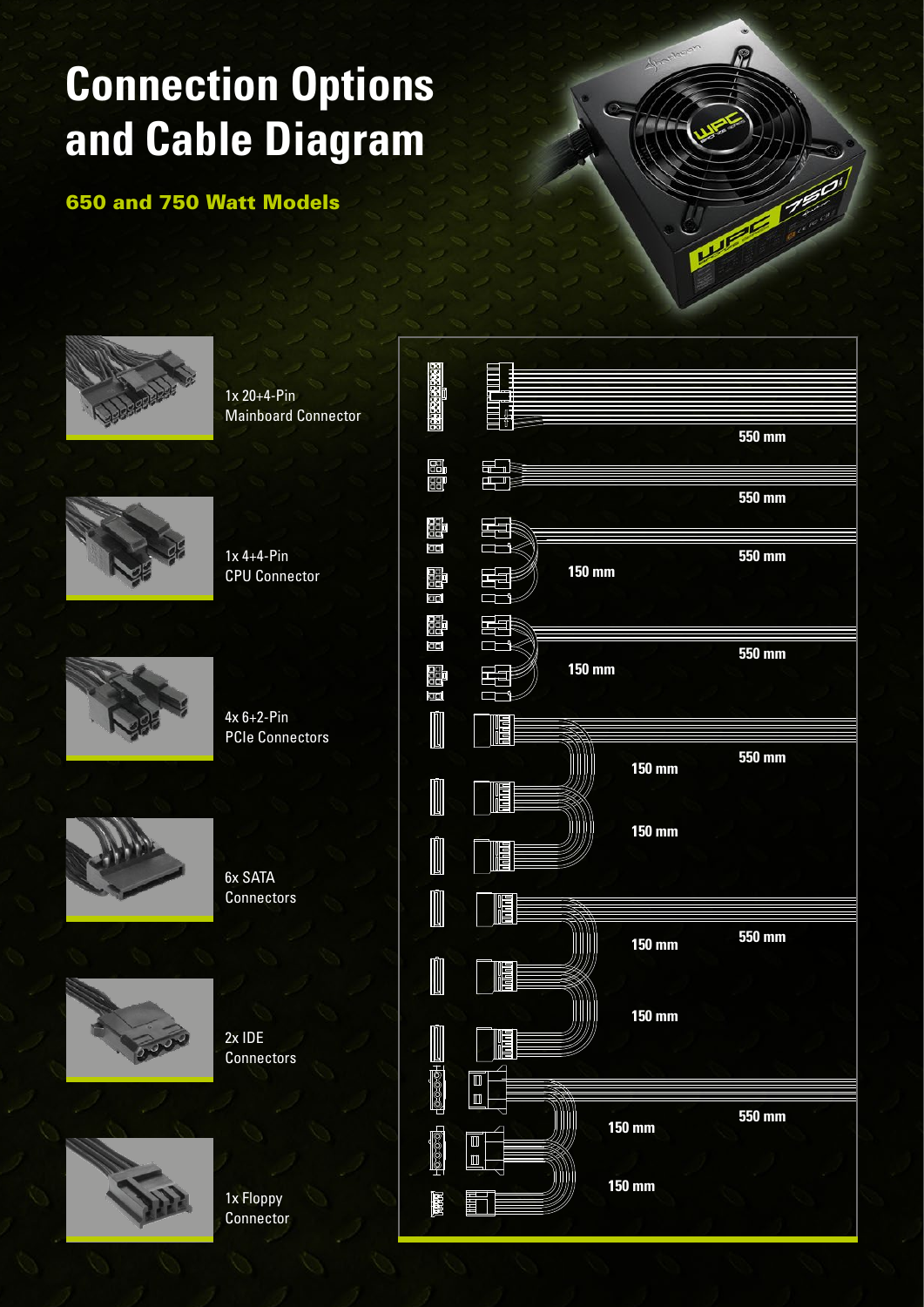# **Specifications**

| Model No.              | <b>WPC450 Bronze</b> |       |         |              |          |  | Model No.             |
|------------------------|----------------------|-------|---------|--------------|----------|--|-----------------------|
| Input (AC)             | Input Voltage        |       | Current | Frequency    |          |  | Input (AC)            |
|                        | 115 - 230 VAC        |       | 8 A     | $50 - 60$ Hz |          |  |                       |
| Output (DC)            | $+3.3V$              | $+5V$ | $+12V$  | $-12V$       | $+5$ Vsb |  | Output (DC            |
| Max. Output<br>Current | 20A                  | 20A   | 33.75 A | 0.3A         | 2.5A     |  | Max. Outpu<br>Current |
| Max. Combined<br>Power | 103 W                |       | 405 W   | 3.6W         | 12.5W    |  | Max. Combin<br>Power  |
| <b>Total Power</b>     | 450 W                |       |         |              |          |  | <b>Total Powe</b>     |

| Model No.              | <b>WPC550 Bronze</b> |               |         |              |          |  |
|------------------------|----------------------|---------------|---------|--------------|----------|--|
| Input (AC)             |                      | Input Voltage | Current | Frequency    |          |  |
|                        | 115 - 230 VAC        |               | 8 A     | $50 - 60$ Hz |          |  |
| Output (DC)            | $+3.3V$              | $+5V$         | $+12V$  | $-12V$       | $+5$ Vsb |  |
| Max. Output<br>Current | 22A                  | 22A           | 41.25 A | 0.3A         | 2.5A     |  |
| Max. Combined<br>Power | 120 W                |               | 495 W   | 3.6W         | 12.5 W   |  |
| <b>Total Power</b>     |                      |               | 550 W   |              |          |  |

| Model No.              | <b>WPC650 Bronze</b> |       |         |              |          | Model No.             |
|------------------------|----------------------|-------|---------|--------------|----------|-----------------------|
|                        | Input vVoltage       |       | Current | Frequency    |          |                       |
| Input (AC)             | 115 - 230 VAC        |       | 10A     | $50 - 60$ Hz |          | Input (AC)            |
| Output (DC)            | $+3.3V$              | $+5V$ | $+12V$  | $-12V$       | $+5$ Vsb | Output (DC            |
| Max. Output<br>Current | 22A                  | 22A   | 48.75 A | 0.3A         | 2.5A     | Max. Outpu<br>Current |
| Max. Combined<br>Power | 120 W                |       | 585 W   | 3.6W         | 12.5 W   | Max. Combin<br>Power  |
| <b>Total Power</b>     | 650 W                |       |         |              |          | <b>Total Powe</b>     |

| Model No.              | <b>WPC750 Bronze</b> |               |         |              |          |  |
|------------------------|----------------------|---------------|---------|--------------|----------|--|
| Input (AC)             |                      | Input Voltage | Current | Frequency    |          |  |
|                        |                      | 115 - 230 VAC | 10A     | $50 - 60$ Hz |          |  |
| Output (DC)            | $+3.3V$              | $+5V$         | $+12V$  | $-12V$       | $+5$ Vsb |  |
| Max. Output<br>Current | 22A                  | 22A           | 56.25 A | 0.3A         | 2.5A     |  |
| Max. Combined<br>Power | 130 W                |               | 675 W   | 3.6W         | 12.5W    |  |
| <b>Total Power</b>     | 750 W                |               |         |              |          |  |



#### **Protections**

In the event of an overload, over/undervoltage or short circuits, the WPC will automatically shutdown to protect the hardware from damage.

### Safety Certifications

The WPC is tested and complies with CE, FCC and CB safety certifications.